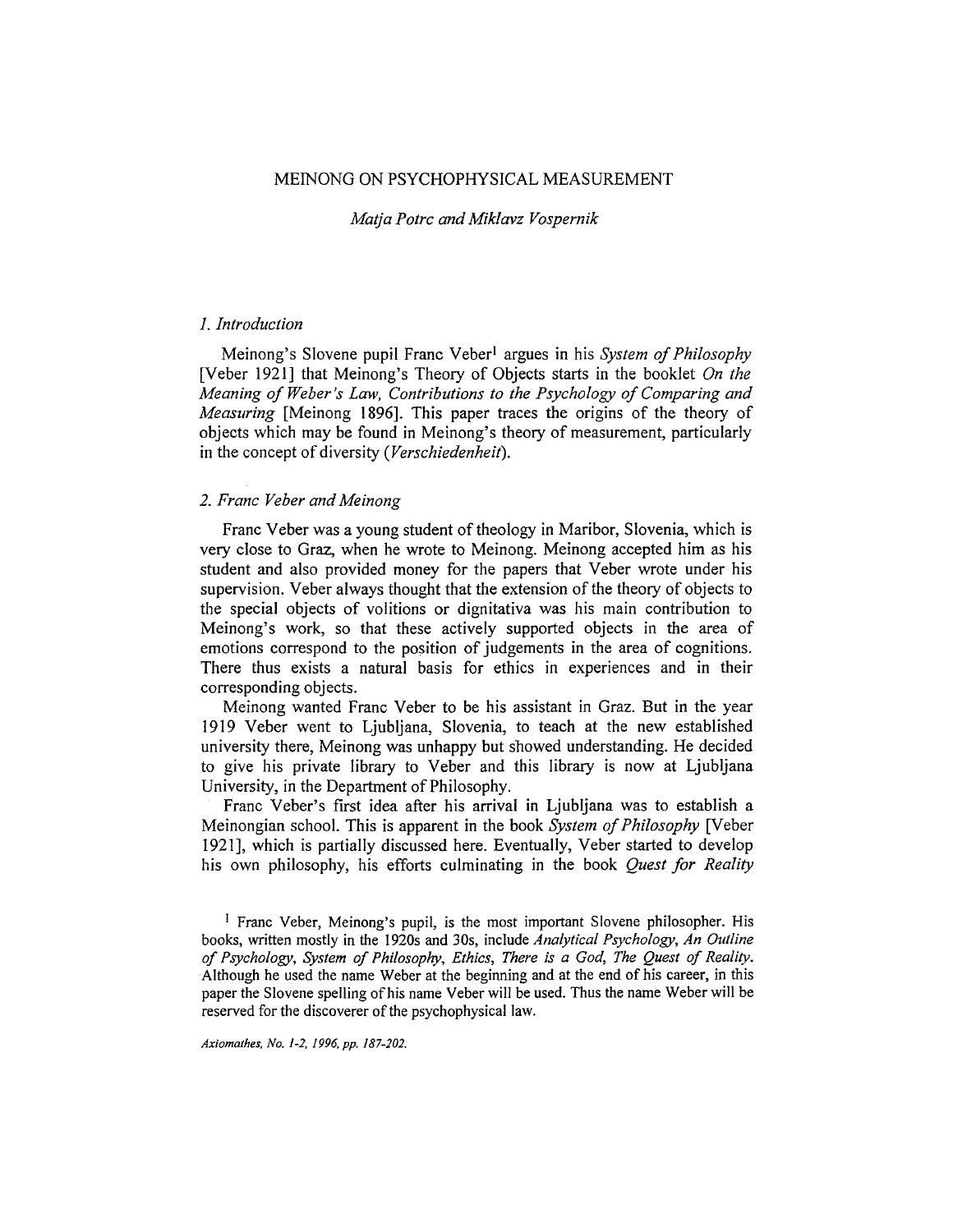[Veber 1939] in which he claims to have discovered a special manner of grasping reality opposed to Meinong's presentation-bound theory. For this reason, sensations, particularly sensations of touch, moved to the forefront of Veber's interest. Nevertheless, the basic Meinongian framework was still present as witnessed by a large but not very widely read work by Veber's pupil Ludovik Bartelj. The discussion of sensations is also to be found at the beginning of Meinong's theory of objects.

### *3. Veber's statement about the beginning of the theory of objects*

Franc Veber dedicated his book *System of Philosophy* [Veber 1921] to his teacher Alexius Meinong. Before beginning to elaborate the system, he wrote a long chapter on the development of Meinong's philosophy. He also mentioned the booklet *On the Meaning of Weber's Law* [Meinong 1896] in which, according to him, the theory of objects was first developed. This must have been the general opinion of Meinong's pupils.

In this paper we have set ourselves the task of tracing the development of the theory of objects as it emerges from the theory of measurement. The theory of objects thus does not surface as the product of speculation, but as a byproduct of attempts to clarify conceptual issues in the empirically grounded theories of measurement  $-$  particularly measurement of the psychophysical  $-$  as known in the last decades of the nineteenth century. Here we examine the beginnings of the objective measurement of the psychological.

# *4. Veber's system of experiences*

We first present Veber's system of experiences, a variant on Meinong's system. This will help us to trace the idea of Meinong's theory of objects in his early work where it was not explicitly and systematically available.

### *4.1. The dependency of experiences*

According to Veber experiences begin with presentations, and they continue towards judgements, desires and volitions.

presentations  $\Leftarrow$  judgements  $\Leftarrow$  desires  $\Leftarrow$  volitions

The arrows denote dependencies among experiences. Whereas presentations are in principle capable of independent existence, judgements necessarily require presentations in order to exist. Similarly, desires include judgements, and volitions involve some previous experience for their existence.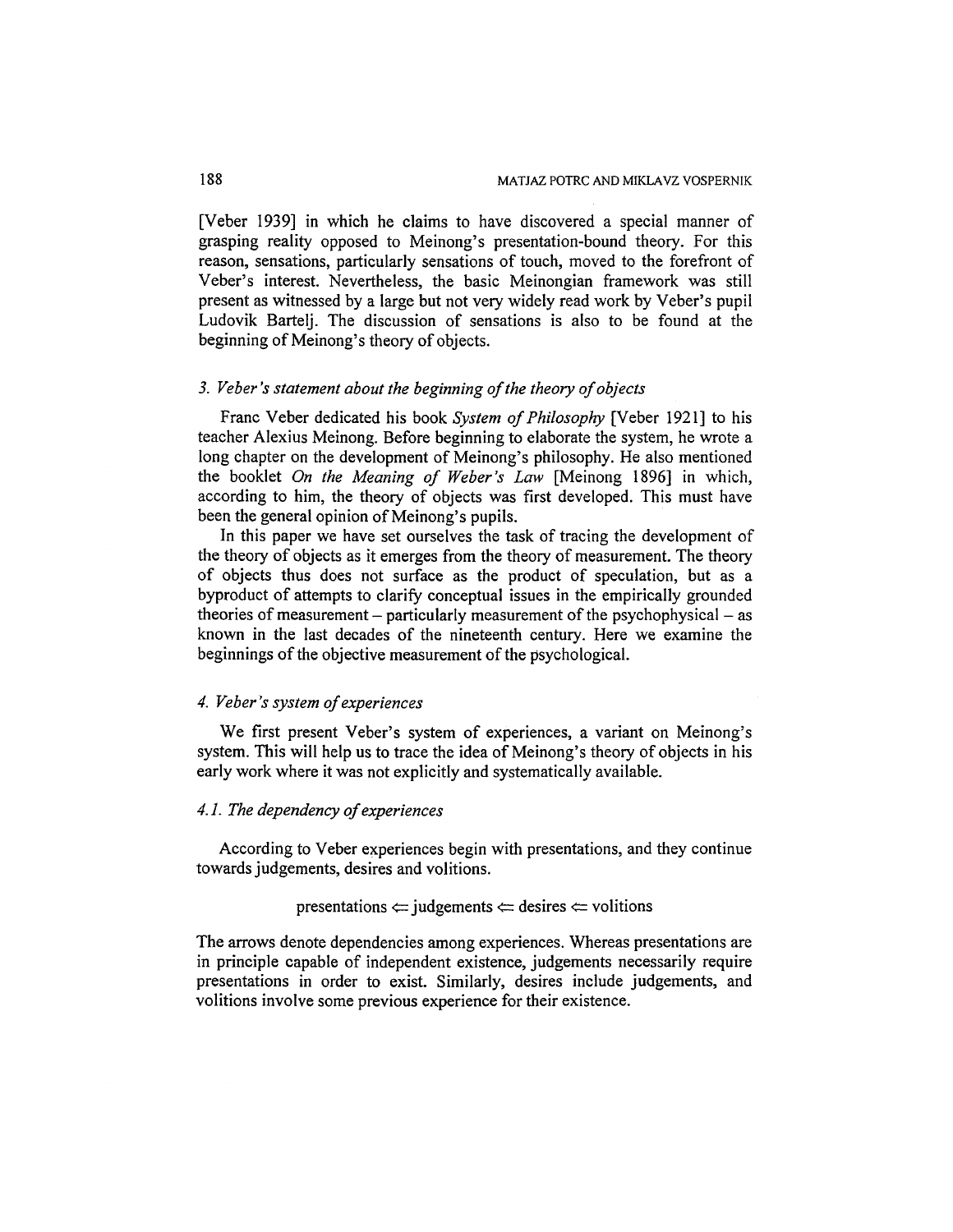### *4. 2. Objects as parallel to experiences*

As neither Veber nor Meinong were psychologists, they only took experiences as a starting point to be superseded by nonpsychoiogical objects parallel but in no way identical to experiences:

### objects  $\Leftarrow$  objectives  $\Leftarrow$  dignitatives  $\Leftarrow$  desideratives

It may be presumed that these objects are themselves unilaterally dependent on their inferiora (as judgements are dependent on presentations). Objects do exist in a parallel way to experiences, and hence they may be dependent upon each other in the same way as experiences are.

# *5. Meinongian objects*

#### *5.1. Objects*

First, there are ordinary middle-sized objects: chairs, cats. These have a complete set of properties. Hence a chair has all the properties that one may wish to verify, simply because the chair actually exists: it is an actual object. But the fact that an object possesses all the properties does not by itself mean that all properties are accessible to knowledge or even that they are accessible. Objects (as non-psychological) are paralleled by presentations as their psychological counterparts.

### *5.2. Objectives 2*

There are other kinds of objects which may not be complete in the sense that they do not possess all the properties like the middle-sized chair. My perception of the chair and any perception in general selects some properties only. One may claim, although somewhat peculiarly, that these selected properties of my perception of the chair constitute a new object. In contrast to the first kind of object, which possesses all properties without necessarily displaying them, this new object possesses only a selection of properties. If the actual chair can be called a complete object, in contrast to it any selection of properties may be called an incomplete object.

It is logically possible to select any arbitrary collection of properties and call it an object. Even contradictory properties, such as "being made of stone",

<sup>&</sup>lt;sup>2</sup> In this paper the word "objective" corresponds to the Meinongian German expression "das Objectiv", which stands for something objectual.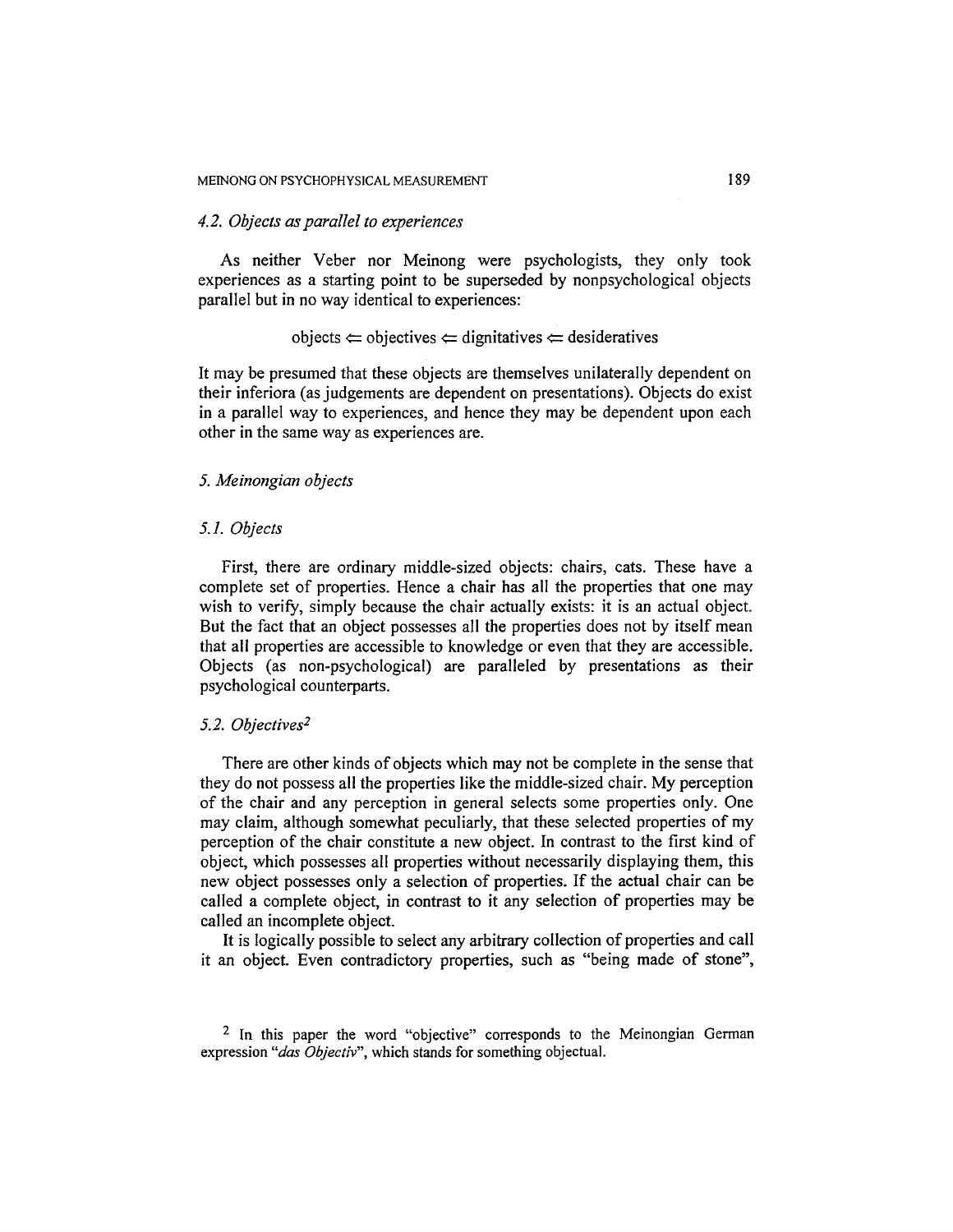"being a bachelor" and "being married", would constitute an object in this sense [Sajama, Kamppinen and Vihjanen 1994].

Objectives, unlike objects, are incomplete objects of this kind. They do not possess all properties like ordinary objects do. Instead, objectives consist of a bundle of selected properties. They do not possess the kind of existence characteristic of ordinary objects, but they nevertheless have some sort of existence. This is why they may also be called objects.

Objectives are objects parallel to judgements. The psychological material which we encounter are thoughts and judgements, while objectives are their objectual counterparts.

Judgements as psychological entities are more complex than presentations. Yet corresponding to judgements as more complex psychological entities there are less complex kind of objects, namely objectives. Objectives are less complex than ordinary objects in the sense that they possess only a selection of properties.

### *5. 3. Desideratives and dignitatives*

Desideratives and dignitatives are further kinds of incomplete objects which correspond to emotional and volitional psychological experiences. In contrast to experiences, all these objects are nonpsychological.

In this paper we shall seek to show that when Meinong spoke of measurement, he was conceiving objects as a nonpsychological parallel to psychological experiences and not as psychological experiences themselves. This will be the first point in our contention that the first traces of the theory of objects are to be found in Meinong's booklet. Later we shall pay particularly close attention to objectives as the non-psychological parallel to psychological judgements - this being our second point. Neither middle-sized objects nor desideratives and dignitatives will be of any interest to us. The ontological switch important for the theory of objects occurs with objectives.

# *6. Psychophysics*

Psychophysics studies the relationship between the physical and the psychological. The science of psychology was made possible by the discovery that there exists a lawful and empirically verifiable interdependency between an increase in the physical stimulus and variation in the corresponding psychic apprehension of this increase. Regularities of this kind were formulated as Weber's law.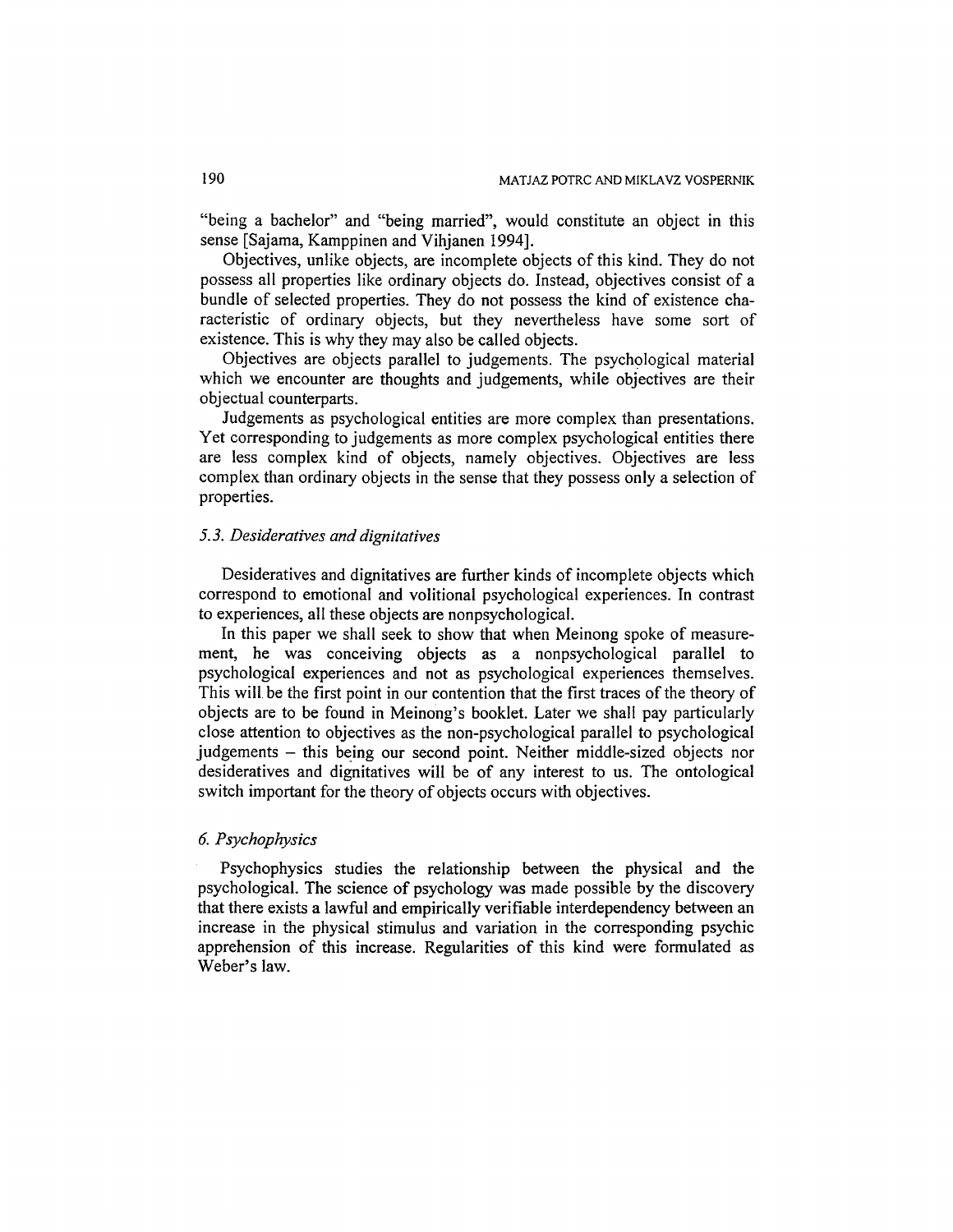#### *7. Weber's Law, a summary presentation*

It will be useful at this point to summarize Weber's law. A more detailed technical discussion of Weber's law, as well as of Fechner's and of Meinong's interpretations thereof, is given at the end of the paper.

Weber's law states that if there exists a relation between stimuli, there exists an appropriate relation among sensations:

$$
_{\rm st1}R_{\rm st2} = {}_{\rm st3}R_{\rm st4} \Rightarrow {}_{\rm s1}R^{\prime}{}_{\rm s2} = {}_{\rm s3}R^{\prime}{}_{\rm s4}
$$

Here,  $st_1$ ,  $st_2$ ,  $st_3$ ,  $st_4$  represent stimuli, and  $s_1$ ,  $s_2$ ,  $s_3$ ,  $s_4$  represent sensations. R and R' represent two different relations.

Meinong's main objective in his analysis of Weber's law is its relationtheoretic explanation, as he calls it. In this explanation he seeks the most adequate types of relations which could fit in the above formula as R and R'.

### *8. Towards diversity*

We shall now try to explain how Meinong comes to the conclusion that the relation of diversity (Verschiedenheit) is essential. The relation of diversity will be considered as the main contribution of the theory of objects to measurement in general and especially to the measurement of the psychophysical. It will be shown that diversity is itself an objective - an object of a higher order. All measurements can be represented by the measurement of a surrogate, an object of a higher order, of the diversity. Measurement is the measurement of diversity. This will solve the problem of objective measurement of the psychological as well.

An always pertinent question regards the real aim of psychophysical measurement. Meinong's answer is that the measured feature is neither an intensity, nor is it something psychological. It is the diversity *(Verschiedenheit)*  between the stimuli on the one hand and sensations on the other. The diversity is an *incomplete object,* characterized by the fact that it is a selection of *properties.* In order to see what the psychophysical is, one has to look at the measurement of the psychic. But measurement of the psychological does not address the psychological at all, nor intensity or whatever; and neither does it concern ordinary or complete objects. It concerns a bundle of selected properties, and therefore a particular kind of object. Measurement aims at an objective, at a special kind of relation between stimuli and a special kind of relation between sensations; in short, diversity. The introduction of diversity into measurement raises a second, even more important point, regarding the strong presence of the theory of objects in [Meinong 1896]. Therefore the aim of measurement is not something subjective or psychological.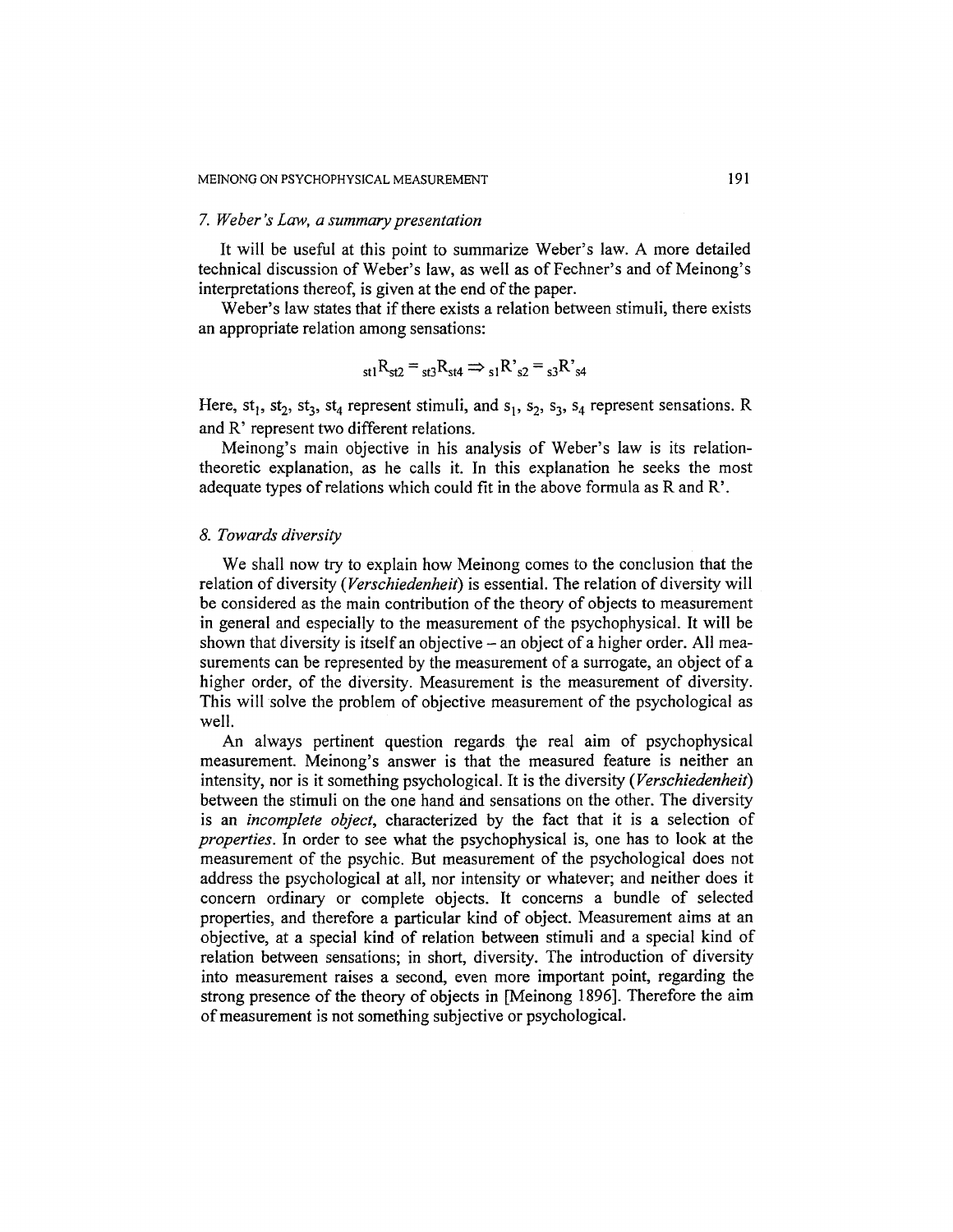### *9. Two levels*

In Meinong's overall system one can distinguish two functionally different levels. The first of these is the grounding level, whereas the second level depends on the first, i.e. it is grounded. An example is the unilateral dependence expounded by Franc Veber. According to this theory, one level is dependent upon the other, whereas in the opposite direction this is not the case. In the system of experiences, thoughts are dependent for their existence on presentations, whereas presentations are able to exist without thoughts. But thoughts may again exist independently of desires, whereas desires are not able to exist without thoughts. Hence we have a system of functional dependency, where, in general terms, the higher level depends on the lower one.

The following table presents some of the features discussed and arranges them in the appropriate lower and higher levels. It should be noted, however, that the arrangement is relative, since for example thoughts as experiences may appear not only at the higher level, as they do in our case, but also at the lower level, where they figure as foundations for desires.

| Feature      | Experiences<br>(Psychological)          | Objects<br>psychological)                   | (Non-   Measurement                                                   |
|--------------|-----------------------------------------|---------------------------------------------|-----------------------------------------------------------------------|
| Lower level  | Presentations                           | Objects<br>(Middle-sized)                   | Objects (Middle-sized,<br>Objectives, Desideratives,<br>Dignitatives) |
| Higher level | Thoughts<br>Desires<br><b>Volitions</b> | Objectives<br>Dignitatives<br>Desideratives | Diversity                                                             |

It will be seen that psychological experiences are paralleled a similar kind of scheme for non-psychological objects. Objectives, dignitatives and desideratives unilaterally depend on middle-sized objects. Note, moreover, that in speaking about measurement we are dealing with another kind of unilateral dependency. The notion of diversity is unilaterally dependent on objects.

### *10. Measurement*

The main point of our interest remains diversity, a concept that we shall now try to clarify. In order to do so, the classical definition of measurement will be briefly reconstructed.

When speaking of measurement one is interested in a special kind of projection of the world (of a non-sorted set) onto a sorted, well-ordered set. This set can be called a magnitude. There exist some restrictions on the ordering relation in this set which can be summed up as follows: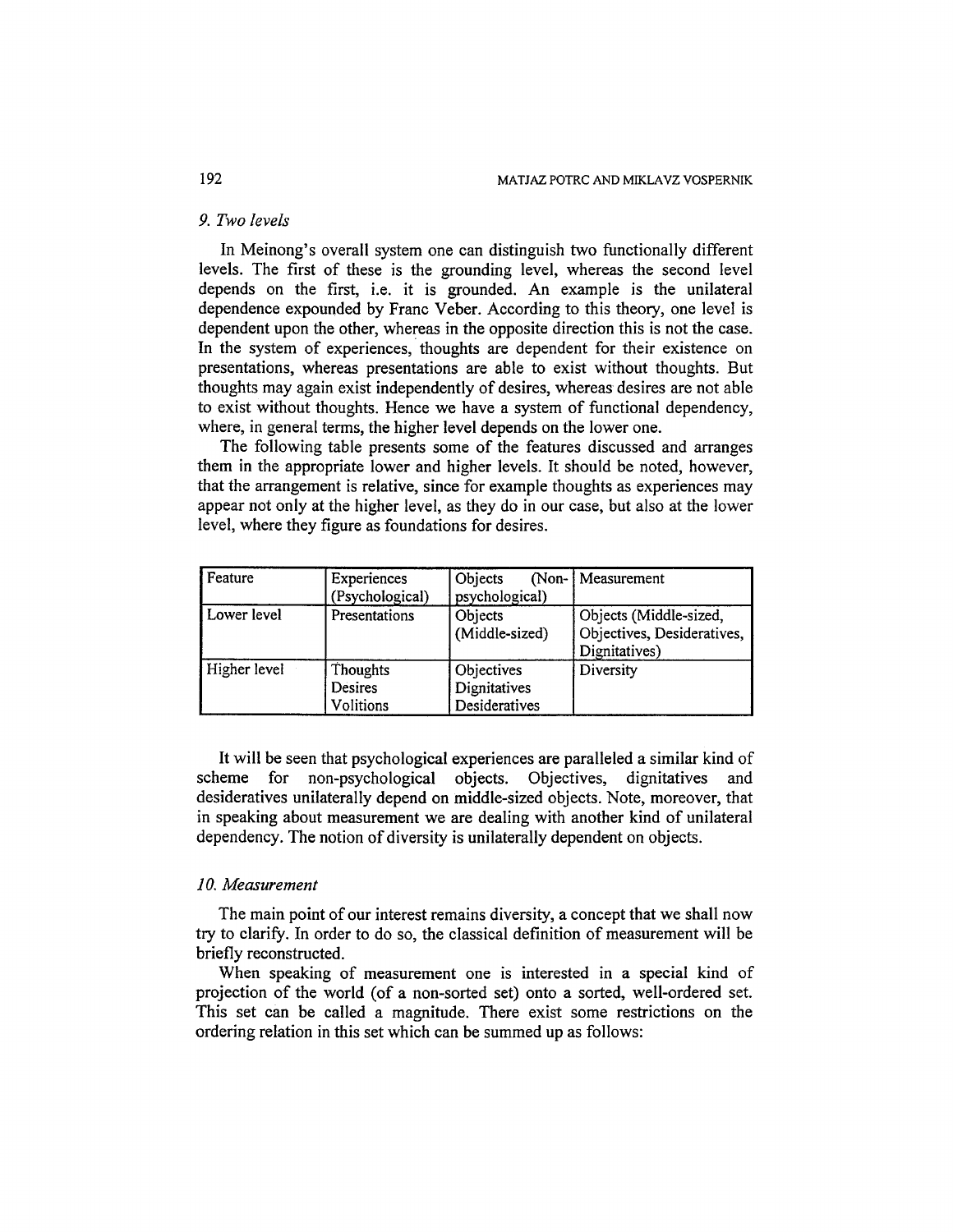- the ordering relation consists of three relationships  $R_0$ ,  $R_1$  and  $R_2$ ;
- since a, b, c are being elements of this set, the following axioms for these relationships should hold:
- 1)  $R_0$ ,  $R_1$  and  $R_2$  must be a set of mutually exclusive binary relationships. That is, if a and b are any two elements connected by any one of these relationships, then:  $\neg(aR_ib \land aR_ib)$ ,  $i \neq j$ ;
- 2)  $R_0$ ,  $R_1$  and  $R_2$  must be a set of alternative relationships. That is, if a and b are two elements, then they can be logically connected by any one of these relationships:  $aR_0b \vee aR_1b \vee aR_2b$ ;
- 3)  $R_0$  must be symmetrical and transitive;
- 4)  $R_1$  and  $R_2$  must each be asymmetrical and transitive;
- 5)  $R_1$  and  $R_2$  must be converse.

### *11. Magnitude according to Meinong*

We shall now try to compare Meinong's definition of magnitude against the standard definition mentioned in the previous paragraph. This will enable us to see how his definition of measurement is formulated. Further, we shall discuss intuitive and nonintuitive magnitudes, as well as divisible and nondivisible ones.

### *11.1. Magnitude as limiting towards zero*

Meinong determines magnitudes through limiting towards zero.

What may be measured possesses a magnitude. Magnitude is anything that is contrary to zero. So magnitude is limited by zero on one side, whereas its other side may extend to infinity. Greater and greater magnitudes are possible.

 $0 \leftarrow$  Infinite

Magnitude may therefore be represented with a line originating in infinity. Magnitudes can be intuited, but this cannot be so easily said of the zero to which each magnitude is directed.

To say that magnitude limits towards zero means that between any magnitude and zero an infinity of points may be inserted. It is easy to conceive any magnitude as dividing into two halves. Each half may then be halved again.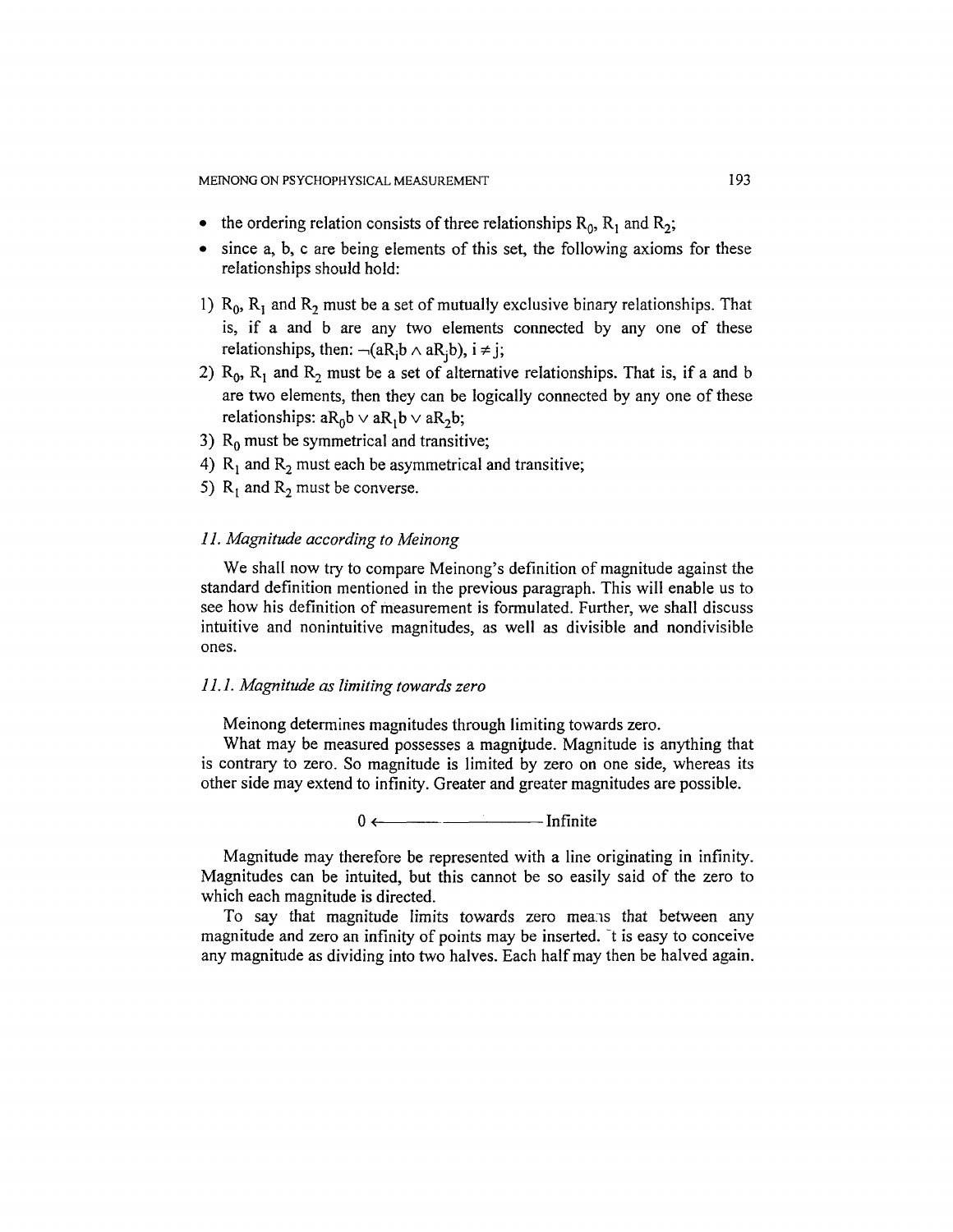Between any point which possesses magnitude and zero there may always be another point: 3

$$
0 \longleftarrow A^{\prime\prime} \longleftarrow A^{\prime} \longleftarrow A^{\prime} \longleftarrow A
$$

In this sense, magnitudes are dense. Since magnitudes are dense in the sense described, it is difficult to say to what they exactly correspond if taken ontologically (Magnitudes should not be confused with distances.).

In order to clarify this issue Meinong introduces the notion of diversity. Besides clarification, he had another reason for doing so. His definition of magnitude is bound up with the mathematical concept of limit. According to Meinong this may trap us in circularity. Defining magnitude by means of mathematics is *per definitionem* to deal with magnitudes that do not hold.

Hence the gap which occurs when omitting the mathematical concept of limit is filled by the relation of diversity. Using this relation, a nonmathematical reading of limitation is obtained: between an arbitrary A and 0 an A' can be inserted where this A' is less diverse from A and 0 than A is diverse from 0.

#### *11.2. Intuffive and nonintuitive magnitudes*

Since intuitive magnitudes such as distance and weight can be intuited, we may grasp them directly. It is easy to hold a distance of one meter before one's eyes and also to feel the weight of one kilogram by holding it in one's hand.

Nonintuitive magnitudes such as kinetic energy or speed may not be directly intuited. Speed is length divided by time. Sice speed cannot be intuited, it is not a simple object, and perhaps it is not an object at all. Speed is an example of an *objective.* It is in fact a complex object, a complexive. Complexives are combinations of intuitive objects. The principle of building a higher level on the lower level is preserved in their case. Nonintuitive magnitudes taken as complexives are made up of intuitive magnitudes, which are combied into a kind of object as the togetherness of properties. Distance and time are intuitive, whereas speed is not. Speed is a fraction of the first two.

Intuitive magnitudes may be directly grasped, but they can also be presented with the help of numerals. Thus, in the case of non-intuitive magnitudes it is essential for them to be presented as numbers because they cannot be directly grasped. It is not difficult to see that the numerical presentation of magnitudes is not their essence.

<sup>3</sup> The notion of limitation can be most easily conweyed by using mathematical formalism. A sequence *"an"* is said to be limiting towards zero iff: For every arbitrarily small *e* there is a *n* so that  $a_n$  is smaller than *e*.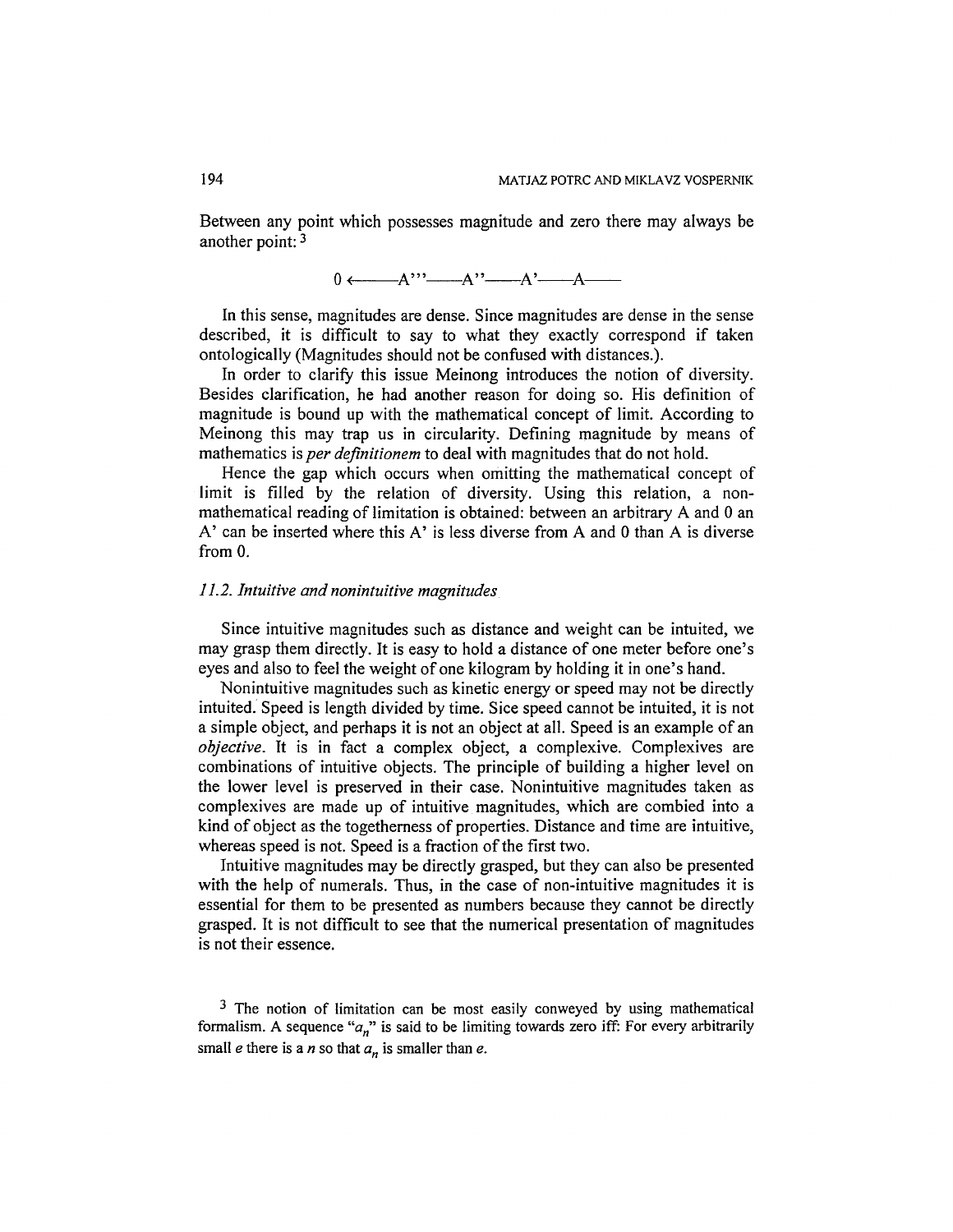For Meinong, speed is therefore a complexive, it is an object of a higher order in which the lower-order intuitive magnitudes are joined as two simple objects. Note that by ascribing magnitude not only to intuitive magnitudes but also to complexives (higher-order objects), Meinong commits himself to the theory of objects.

## *11.3. Divisible and nondivisible magnitudes*

Divisible and nondivisible magnitudes present a different kind of classification of magnitudes.

Distance is a divisible magnitude. The distance of one meter may be divided into centimeters. It may be thus presumed that distance consists of smaller distances. Relation, on the other hand, is a nondivisible magnitude. The relation of being taller, the fact that I am taller than you may not be divided into more basic facts; there are no parts of tallness incorporated into the relation of being taller.

There are two special indivisible magnitudes, according to Meinong, the relation of equality and the relation of diversity. We shall see later that diversity (which was defined as essential for measurement) is of greater importance to him.

In similar manner, intensive quantities such as feelings and emotions are nondivisive magnitudes. A love or a hatred does not consist of several parts of the same emotion which, when added, would give the result of the actual intensity of emotion. Hence, emotion cannot be divided into smaller parts of emotion.

May nondivisible magnitudes be said to be built on divisible magnitudes? Does the fact that I am in the relation of being one meter away from you, which is a nondivisible magnitude, base itself upon the divisible magnitude of one meter? This may not seem to be the case for the moment, but we shall see later that nondivisible magnitudes do depend on divisible ones in some sense. Nondivisible magnitudes can be measured only through a surrogate, which must be a divisible magnitude.

#### *12. Comparing as correlating with good enough result*

Magnitude was determined as limiting towards zero. We have discussed the limitation in one dimension only. This was appropriate, since the comparison that underlies measurement seems to be sensible in one dimension only. Hence one may sensibly compare shades of green, or again the extensions of various surfaces. But it does not make sense to compare this shade of green with that extension of surface. It may be also said that, for comparison to take place correlations should take place in a single dimension. There is a dimension of shades of green that may be compared and there is a separate dimension of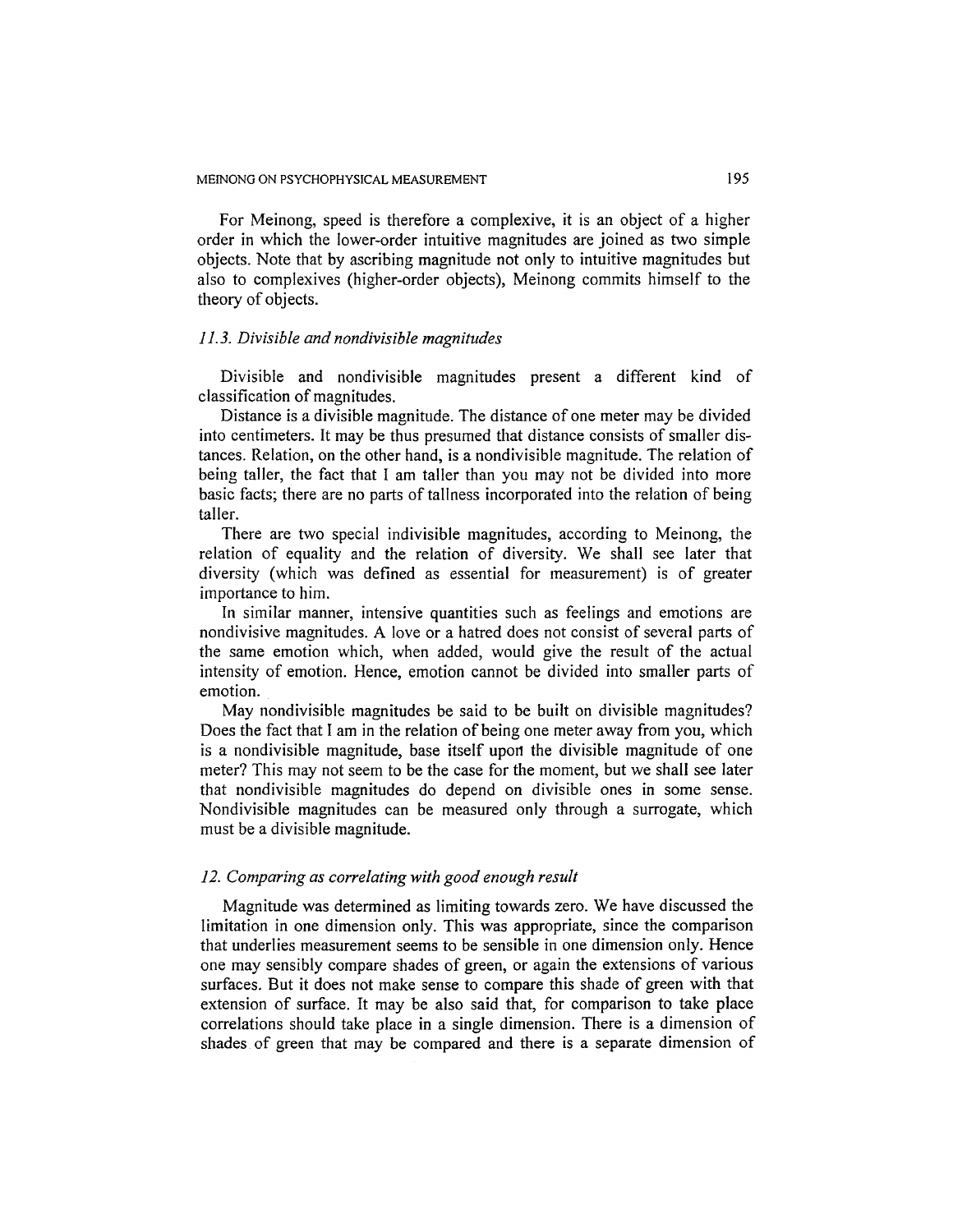extensions of surfaces. Each single dimension may be represented by a line limiting towards zero.

The idea that comparison will yield good results in a single dimension only is supported by the following reasoning, which again makes use of zero as a limit of magnitude. Everything can be compared: for example my left shoe and a particular storm although every comparison is not necessarily relevant to measurement. There is nevertheless an infinite number of features that can be compared, but there is a limit on the way in which they are compared: they can be.compared only within one dimension. The reason for this is as follows. If all dimensions are assumed to be the dimensions of magnitude, and thus of interest for us, they all limit towards zero. Zero is their common point of limitation, because all magnitudes coincide in it, and thus they find their common contradictory point. Zero is a point towards which all dimensions of magnitude are directed.



Let us look at just two such dimensions, represented by two lines directed towards zero. If there are two points on each particular line, it will be useful to compare them because they are both placed on the same line directed towards zero. But if two points are compared from two different dimensions, as in the case of points a and *a'* in the above diagram, and if a line is drawn between these two points, this line will not limit towards zero. In fact, it will aim in a quite different direction, as will be seen in the figure. But if comparison takes place on the line which does not limit towards zero, this comparison is of no interest at all. It will not be a comparison of any interesting magnitudes, more precisely it will not involve any magnitude at all. Hence comparing is interesting for measurement only if it is a correlation within one dimension which can represent a magnitude. This form of comparing is called "comparing with a good enough result" by Meinong.

Comparing on an one-dimensional line results in a new object which is of a higher order than the objects compared. This comparison takes several points positioned on a single line and interpretable as properties of the objects compared. The taking and merging some selected properties thus represents a typical Meinongian object. On the other hand, the relating of such bundles of properties represents a more incomplete object. We could say that when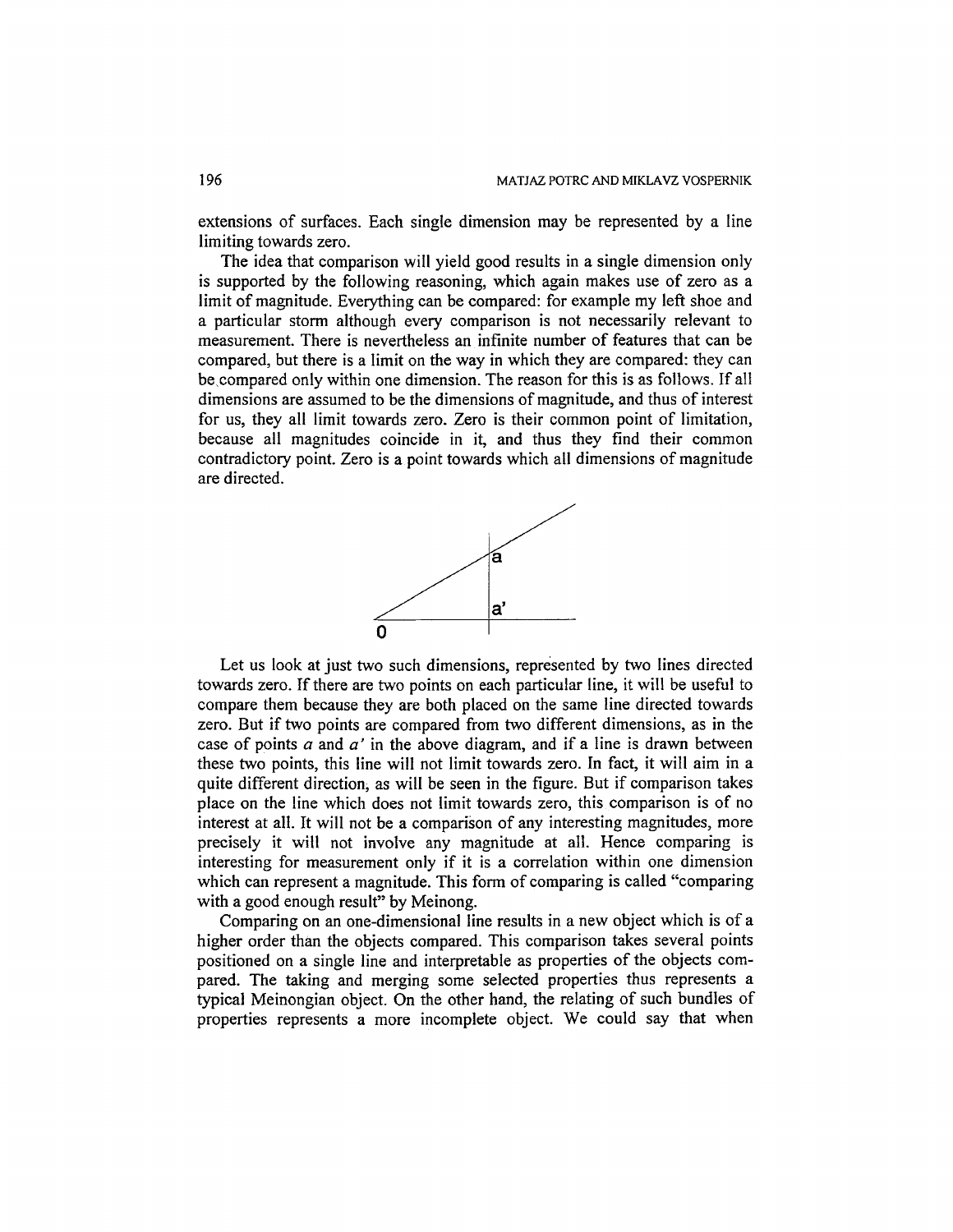comparing, a new object of a higher order arises. This object is definitely an objective, the relation of diversity.

### *13. Equality and diversity*

So far we have shown how the relation of diversity defines the well-ordered set, the magnitude. We have shown that diversity is one of the two relations that can themselves be thought of as magnitudes. Diversity is a kind of surrogate magnitude with which to measure all other magnitudes. All other objects, middle-sized objects, objectives in general, dignitatives and desideratives are measured via the special objective (higher-order object) called diversity.

The problem that arises at this stage of our inquiry concerns the second relation mentioned in the title of this paragraph and which could equally well take the role of the central relation in defining magnitude. This is the relation of equality. We shall see that we have to decide in favour of diversity. The stating of diversity is more important than the stating of non-diversity or of equality. Diversity is a basic epistemological datum.

We are dealing with the non-psychological here, with Meinongian objects and not with psychological experiences, although we are aware that the psychological exists and moreover that it provides the grounding for the nonpsychological.

One may assume that the main psychological problems of perception can be represented in the existence of the psychological threshold. We have to take into account our comprehension of things. We discern things as being diverse only above a certain psychological threshold.

Diversity exists as such but we see discernibility. Below our psychological threshold, things are diverse but we are not necessarily able to discern them. Once we discern them, diversity and discernibility coincide again, but there is a continuum below the limit of discernibility.

Meinong, however, adheres to diversity. Diversity is important for him, whereas he holds discernibility to be an artificial construct.

Assuming the latter, it is clear why the relation of equality is inadequate. Things seemingly equal are not necessarily equal if they are below the threshold, and therefore they are not non-diverse but only indiscernible. This however does not mean that things cannot be regarded as equal. Hence equality exists. It is just not as epistemologically important as diversity.

In trying to overcome the psychological problems, Meinong decides in favour of the relation of diversity and against the relation of equality. His decision is a consequence of the theory of objects, since this theory deals with the non-psychological. Metaphorically speaking, the psychological problems of perception are subsumed in a preference for the relation of diversity. This problem would not occur if the psychological threshold vanished. In this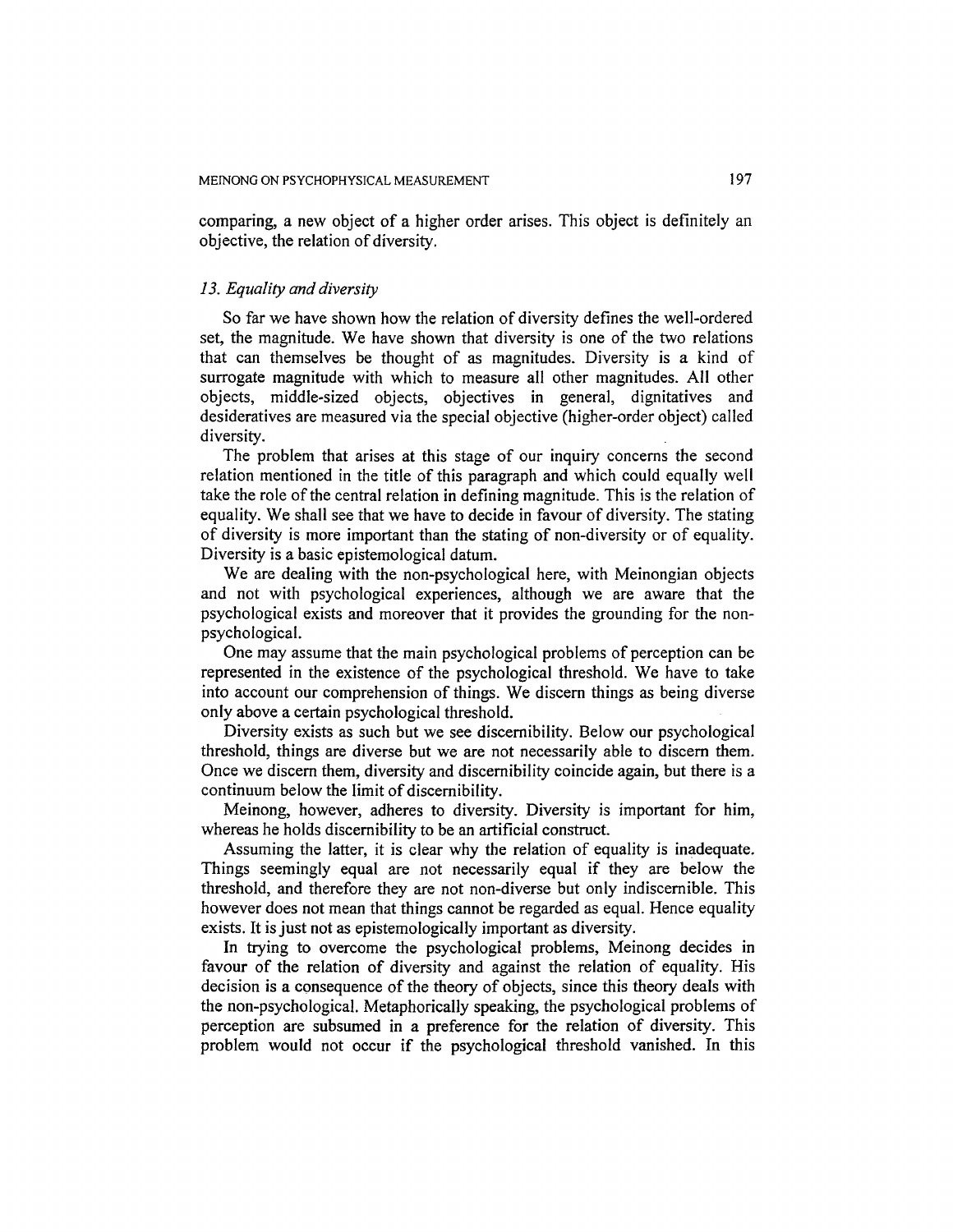regard, the main idea is to allow physics to take care of the psychological threshold, which could happen if more advanced and precise measuring devices were developed. Meinong is against this possibility, his opinion being that the use of physics only pushes the psychological threshold downwards, without an end in sight.

#### *14. Diversity as the ordering relation - measurement according to Meinong*

If the Meinongian notion of diversity is taken as the central ordering relation in a well-ordered set, the five axioms in section 10 which define this set ought to be slightly changed. The first axiom remains, as well as the second, the fourth and the fifth (Note that we still admit the relation of equality.). The only axiom to be changed is the third. We may say that  $R_0$  is symmetrical but we can not maintain that it is transitive.

If there are three elements a, b and c, where a and b being equal and b and c are equal, too, there is no reason why a and c should be equal. Comparison of a and b can thus take place below the psychological threshold, the comparison of b and c as well, while comparison of a and c can occur above the threshold. We can thus discern the difference between a and c, but not the differences between a and b, on the one hand, and b and c on the other.

Having discussed the difference in the formal structure whereby measurement is defined as brought about by the introduction of diversity, we can now clearly see all the consequences.

The five modified axioms still admit of measurement, but this measurement is somehow limited. It is limited because of the epistemological preference for diversity and because of the epistemologicai neglect of equality. The fact that the relation of equality is not transitive limits measurement to comparison between two elements. This limitation is of course present only when equal elements are measured. If this is not the case, if they are different, there is no limitation on measurement.

In the following sections we shall discuss some of the kinds of measurement classified by Meinong. We shall see that measurement as modified in the above sense allows for measurement of the psychophysical.

### *15. Direct and indirect measurement*

Direct measurement is represented by the simple measurement of length using a meter. Indirect measurement, on the other hand, is represented by the use of weights and a balance to measure gravitational force. Direct measurement is possible without intermediaries whereas indirect measurement makes use of intermediaries.

Direct measurement applies to the divisible magnitudes only, whereas indirect measurement applies to divisible and nondivisible magnitudes.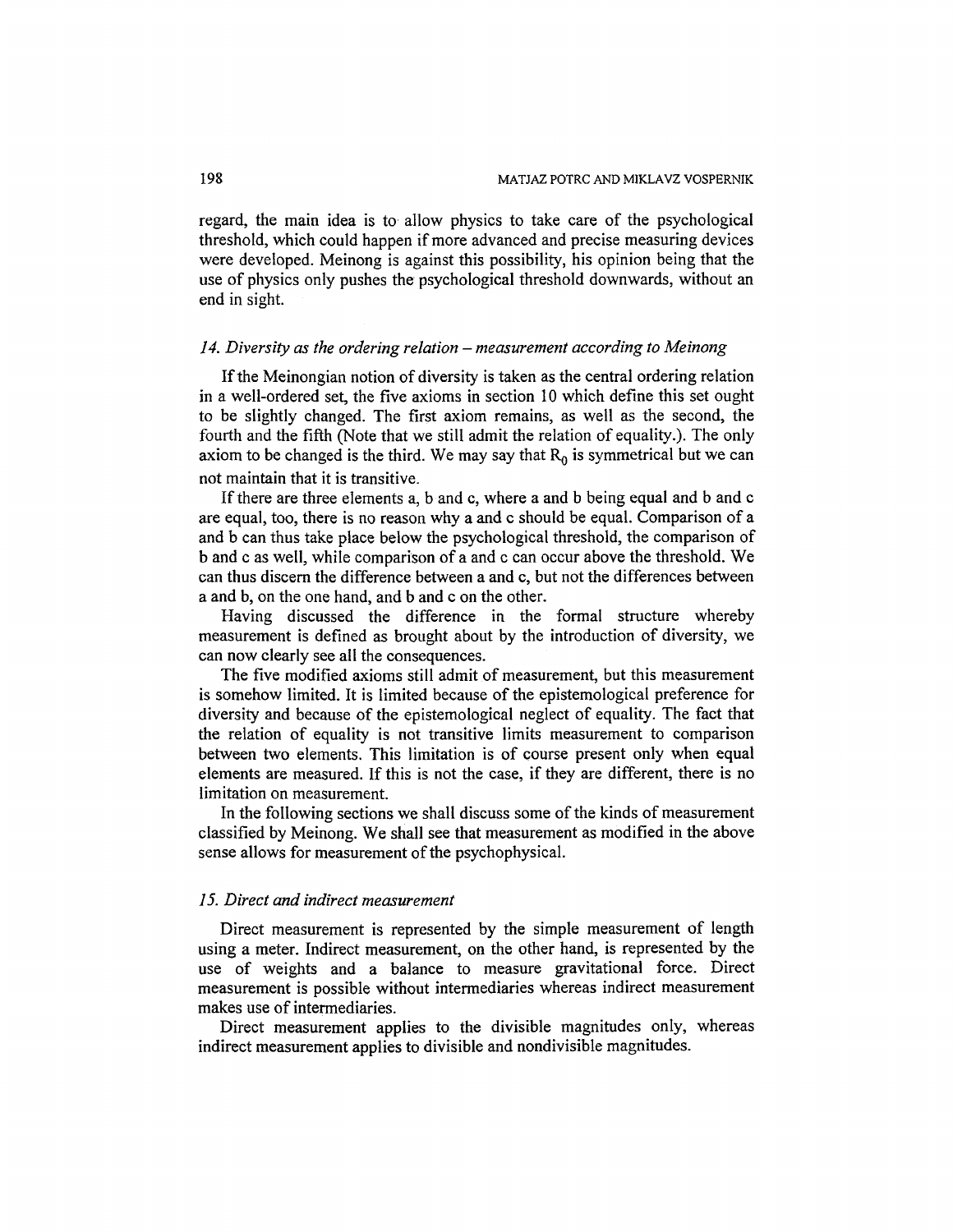### *16. Proper and surrogative measurement*

Proper measurement allows the measurement of distance. Surrogative measurement is illustrated by the measurement of temperature using the height to which the liquid in the capillar of the thermometer rises: this is mediate measurement.

The difference between indirect and surrogative measurement is that the former uses non-proper means only, while the latter uses a non-proper measuring basis. Direct measurement is always proper, whereas indirect measurement can be surrogative as well.

### *17. Measurement of the psychological is a surrogative measurement*

Yet the introduction of surrogative measurement enables measurement of all magnitudes defined as limiting towards zero, including indivisible magnitudes.

According to Meinong, psychological measurement can be represented as the measurement of Meinongian magnitude. Psychological data can be compared according to the relation of diversity. Thus the psychological can be measured by the use of the non-psychological, by diversity. But diversity is itself a relation, a nondivisible magnitude, hence it cannot be measured directly either. All nondivisible magnitudes could only be measured indirectly, via a divisible magnitude, which is usually something physical. Thus the conclusion is that the objective measurement of the psychological is possible.

#### 18. Appendix: Psychological measurement and Weber's law

By enabling measurement of the psychological, diversity *(Verschiedenheit)*  entails that there does not exist a difference but a ratio among psychological magnitudes (sensations). This gives rise to a distinct mathematical formulation of Weber's law.

Difference *(Differenz, Unterschied)* as a special kind of diversity applies to divisible magnitudes, where it is possible to measure distances between objects.

Diversity *(Verschiedenheit)* as such applies to nondivisible magnitudes as well, to which distance may only be ascribed surrogatively. Diversity is perhaps nearer to the psychic.

#### *18.1. Weber's taw*

Weber's law states that there exists a functional relation between stimuli and sensations. Take stimuli st:  $st_1$ ,  $st_2$ ,  $st_3$ ,  $st_4$ . Take sensations s:  $s_1$ ,  $s_2$ ,  $s_3$ ,  $s_4$ . Weber's law states that if there is a certain relation between stimuli, there exists an appropriate relation between sensations: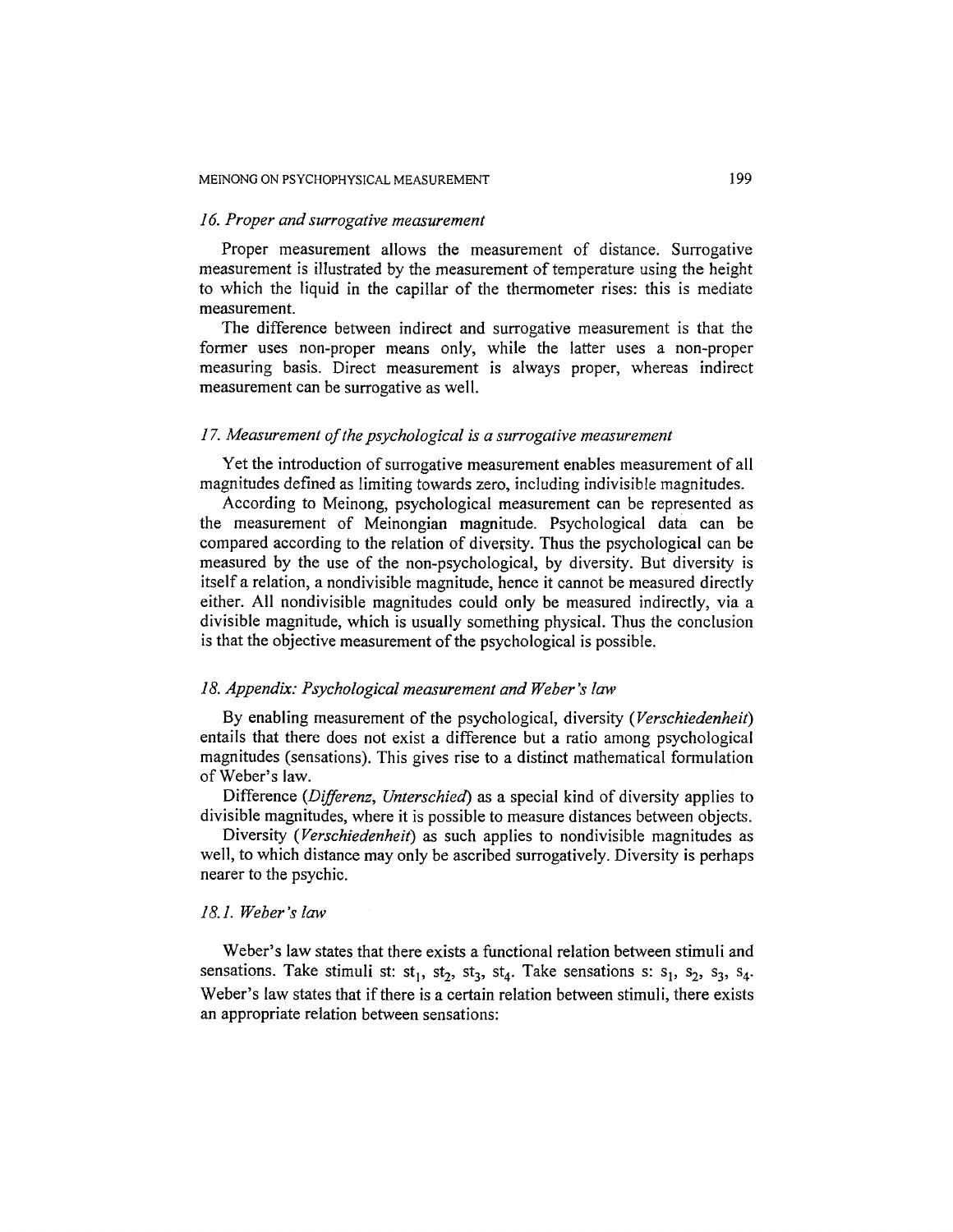$$
_{\rm st1}R_{\rm st2} = {}_{\rm st3}R_{\rm st4} \Rightarrow {}_{\rm s1}R'{}_{\rm s2} = {}_{\rm s3}R'{}_{\rm s4}
$$

This is Weber's law without Fechner's interpretation.

# *18.2. Fechner's interpretation of Weber's law*

Fechner takes a ratio to represent the relation between stimuli:  $_{\text{st}1}R_{\text{st}2}$ becomes st<sub>1</sub> / st<sub>2</sub> and  $_{st3}R_{st4}$  becomes st<sub>3</sub> / st<sub>4</sub>.

Stimuli may be divisible or nondivisible magnitudes. Hence it does not actually matter what relation (difference or diversity) is taken to hold between stimuli if we merely wish to admit of at least some kind of stimuli. If we wish to include all maximally possible stimuli on the other hand, these being divisible and non-divisible magnitudes, we should opt for diversity. According to Meinong, diversity is represented properly enough by the use of ratio. Meinong thus allows Fechner's interpretation of the relation R.

Regarding the relation between sensations, Fechner does not take ratio but difference:  $_{s1}R_{s2} = s_2 - s_1$  and  $_{s3}R_{s4} = s_3 - s_4$ .

This stipulation is something to which Meinong would not subscribe. Indeed, he was very sceptical about it, because he believed sensations to be non-divisible. In other words, it is not possible to formulate a mathematical difference between two of them. Relating two sensations in such a way that a mathematical difference is formed is thus not correct. From these two premises (taking ratio for the relation between stimuli, and taking difference for the relation between sensations) Fechner derived the famous Weber-Fechner law: s  $= C$  log st (sensation equals a constant multiplied by the logarithm of a stimulus).

#### *18. 3. Derivation of Fechner's law*

R and E are constants. It is taken for granted that the following holds:

| st <sub>1</sub> / st <sub>2</sub> = R | $s_2 - s_1 = E$     |
|---------------------------------------|---------------------|
| st <sub>2</sub> / st <sub>3</sub> = R | $s_3 - s_2 = E$     |
|                                       |                     |
| $\bullet$                             |                     |
|                                       |                     |
| $st_n / st_{n-1} = R$                 | $s_n - s_{n-1} = E$ |

and thus generally

$$
st_n / st_1 = R^{(n-1)} \qquad s_n - s_1 = (n-1) \cdot E
$$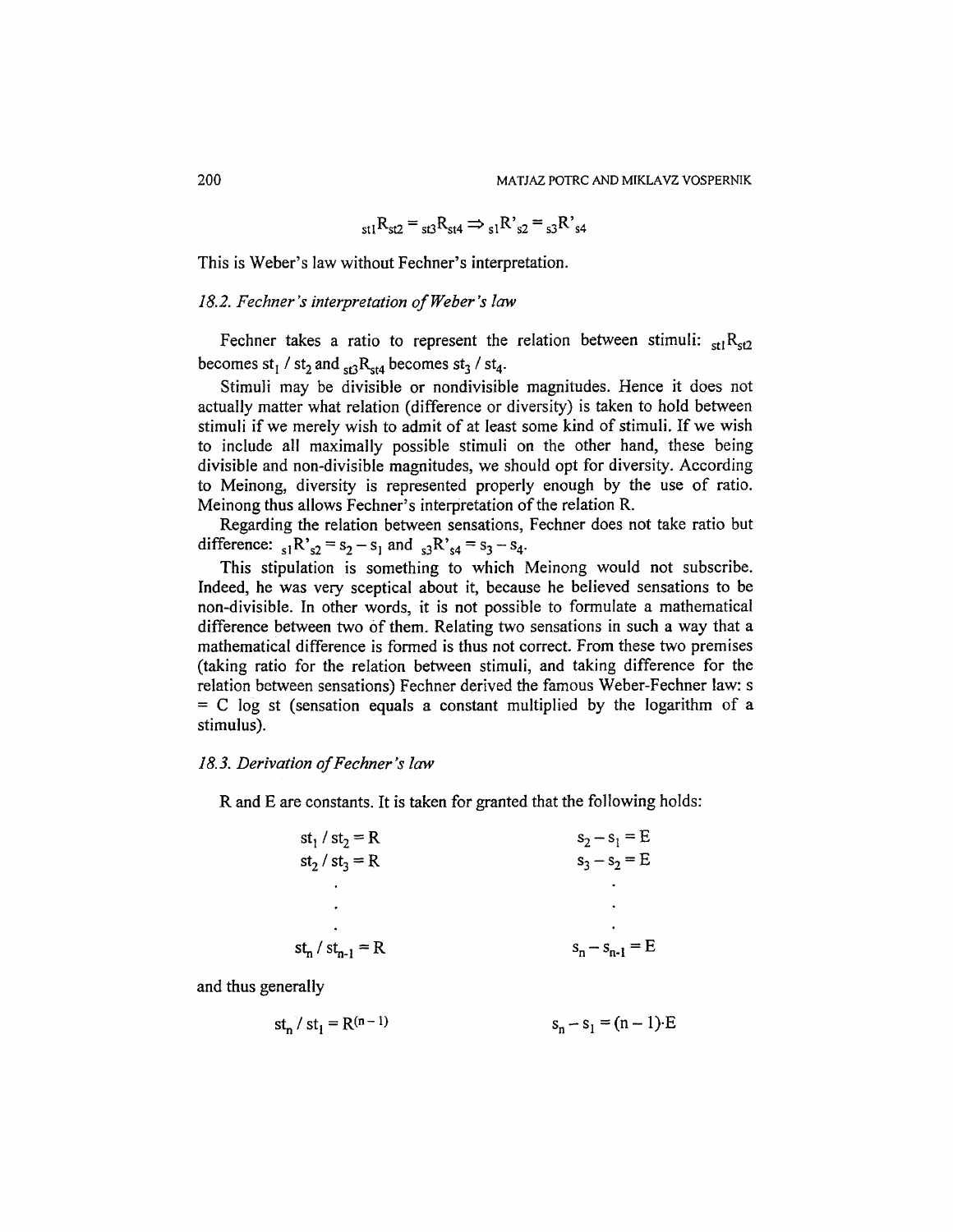We now express  $(n - 1)$  from both sides

$$
\log{(st_n - st_1) / \log R} = (n - 1) s_n - s_1 / E = (n - 1)
$$

Equalizing the two expressions, one obtains Fechner's formulation of Weber's law.

$$
s_n - s_1 = C \log st_n - \log st_1
$$

It is assumed that sensation  $s_1$  equals zero, and log st<sub>1</sub> as well.  $s_1$  is thus taken to be the margin of the threshold;  $st<sub>1</sub>$ , on the other hand, is taken to be the unit on the scale of stimuli and thus equals 1, log  $st<sub>1</sub>$  giving 0. Consequently, we omit indexes "n" from the last formula in order to obtain the general expression

$$
s = C \log st.
$$

# *18.4. Meinong's criticism of Fechner's formulation of Weber's law and Meinong 's formulation of Weber's law*

As already mentioned, Meinong claims that all sensations are nondivisible magnitudes. The relation of diversity itself is such a magnitude. Therefore, diversity in general cannot be formulated as a difference but only as a ratio. The right hand side of the derivation in the above sequence concerning sensations is therefore wrong. Instead of difference one should take diversity. Ratio is the closest mathematical way to do this in this case as well.

Hence on the right hand side of the derivation one obtains the same type of mathematical formula as on the left hand side:

$$
st_n / st_1 = R^{(n-1)} \qquad s_n / s_1 = E^{(n-1)}
$$

Hence derives the fact that sensation depends on stimuli not logarithmically but exponentially. We again express  $(n - 1)$  from both formulas and set them equal. From

$$
(\log st_n - \log st_1) / \log R = (n - 1)
$$
  $(\log s_n - \log s_1) / \log E = (n - 1)$ 

follows

$$
(\log st_n - \log st_1) / \log R = (\log s_n - \log s_1) / \log E
$$
  
(
$$
\log st_n - \log st_1) = (\log s_n - \log s_1) \log R / \log E.
$$

Again st<sub>1</sub> is taken as a unit ST and log st<sub>1</sub> is set at 0 marking the threshold. Instead of  $log E / log R$  a constant K is introduced. We obtain: